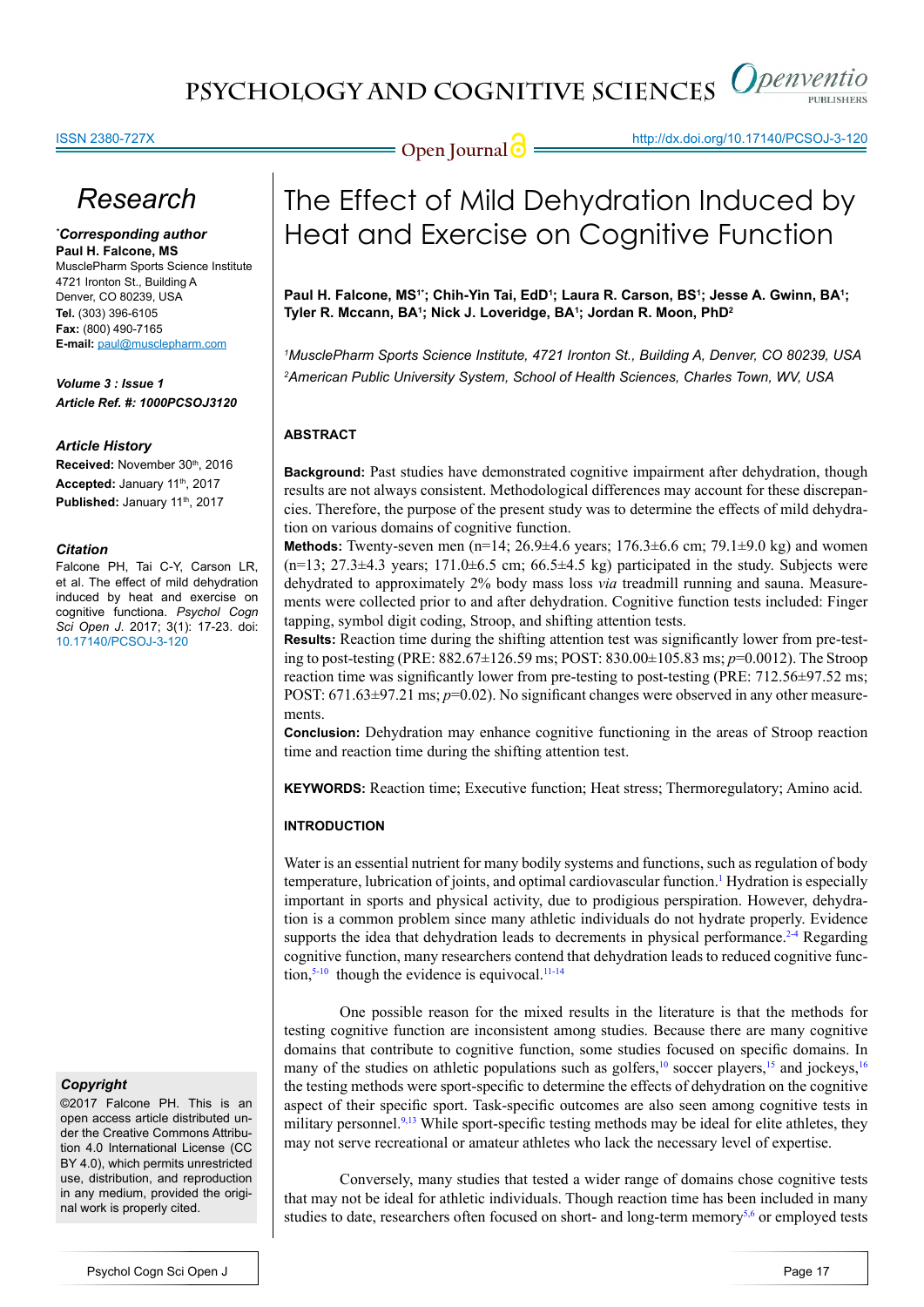**Open Journal**



that may not translate well to sport, such as perceptive discrimination *via* visual determination of line length.[7](#page-5-8) More recently, studies have tested areas such as executive function $11$  and sustained attention,  $17,18$  but a paucity of data exists in areas such as motor speed and psychomotor speed, which are essential for athletes and athletic individuals. More research needs to be conducted to establish a set of cognitive tests and/or cognitive domains that accurately measure the cognitive functions necessary for athletic performance.

Another reason for the mixed results in the literature is the variety of methods employed to achieve dehydration. Common interventions include: Water deprivation, $10,19$  passive heat stress, $7,11,16$  $7,11,16$  $7,11,16$  exercise, $11,14,20$  combined exercise and heat,  $5,6,12$  and comparison of dehydration methods.[7,8](#page-5-8) Since dehydration can result from various and multiple insults, various dehydration methods must be tested and should reflect the population being studied. In a sport context, most dehydration occurs during exercise in a hot environment; therefore, both exercise and heat should be employed to elicit dehydration to measure cognitive function in athletes of all levels.

Therefore, the purpose of the present study was to determine the effects of mild dehydration in recreational athletes elicited by a dehydration protocol employing both exercise and heat on various domains of cognitive function. Cognitive domains were chosen to be sport-specific and include: Psychomotor speed, reaction time, cognitive flexibility, processing speed, executive function, and motor speed. Our hypothesis was that mild dehydration would cause a decrement in cognitive function in all tests.

#### **METHODS**

#### **Subjects**

Twenty-seven men (n=14; age: 26.9±4.6 years; height: 176.3±6.6 cm; weight: 79.1±9.0 kg) and women (n=13; age: 27.3±4.3 years; height: 171.0±6.5 cm; weight: 66.5±4.5 kg) participated in the study. All individuals were recreationally trained, defined as exercising two or more times per week for at least one year, as assessed by an exercise status questionnaire. Subjects were free of cardiovascular disease, diabetes, or any other diseases that would exclude them from participation in the study, as assessed by a health history questionnaire. No medications or supplements that could interfere with the study had been consumed for at least one month prior to testing. All protocols for this study were approved by an Institutional Review Board and written informed consent was provided by the subjects prior to testing.

#### **Experimental Design**

Subjects arrived to the laboratory in the morning in a euhydrated state after an overnight fast. Subjects were also required to abstain from exercise for 24 hours prior to testing so that fatigue was not a factor. A urine sample was provided and measured for urine specific gravity *via* refractometry (Atago, Inc., Tokyo, Japan) to ensure hydration status. If the USG value was above 1.025, the subject was considered dehydrated and given 500 ml of water to drink in accordance with ACSM guidelines prior to testing to achieve euhydration at baseline. Urine color, body temperature and skin temperature were measured, followed by cognitive function testing. After baseline testing, subjects performed the dehydration protocol. Subsequently, all tests were repeated.

#### **Dehydration**

A combination of active dehydration *via* treadmill running and passive dehydration *via* sauna was employed to achieve dehydration. After baseline testing, subjects were required to run on a treadmill (Woodway, Inc., Waukesha, WI, USA) for 30 minutes at 80% maximum heart rate  $(206.9-(0.67)$ \*Age)).<sup>21</sup> Afterward, subjects sat in a sauna at 70 °C for 15 minute intervals until 2% body weight loss was attained, which is the value that performance decrements begin to occur.<sup>22</sup> Nude, dry body weight was measured between sauna intervals *via* calibrated scale to ensure that the body weight loss was as close to 2% as possible. When 2% body weight loss was achieved, subjects showered and dried their bodies completely. Nude, dry body weight was measured again and this weight was used as the post-dehydration body weight in the present study.

#### **Measurements**

All measurements were taken prior to and immediately following the dehydration protocol. After USG was measured, urine color was measured using a color chart developed by Armstrong and colleagues and validated in young athletes.<sup>23,24</sup> Body temperature *via* digital thermometer (American Diagnostic Corporation, Hauppauge, NY, USA) and skin temperature *via* forehead infrared thermometer (Telatemp Corp., Anaheim, CA, USA) were measured, immediately followed by cognitive function testing. Subjects sat at a computer and performed a variety of cognitive function tests (CNS Vital Signs Inc., Morrisville, NC, USA), including: Finger tapping test, symbol digit coding, Stroop test, and shifting attention test. The CNS Vital Signs test battery was chosen for its high reliability,<sup>[25](#page-6-3)</sup> lack of a learning effect,<sup>25</sup> and the application of its tests to sports performance. The finger tapping test requires subjects to tap the space bar with their right hand as many times as they can in ten seconds. The test is repeated with the left hand, and two trials are performed with each hand. The symbol digit coding test involves a serial presentation of symbols and empty boxes below, along with a legend at the top that designates a number to correspond with each possible symbol. Subjects must enter the number that corresponds with the highlighted symbol. The stroop test consists of three parts. In the first part, the words RED, YELLOW, BLUE and GREEN appear at random on the screen and the subject responds as quickly as possible by hitting the space bar (simple reaction time). In the second part, the words RED, YELLOW, BLUE and GREEN appear in color on the screen randomly and the subject responds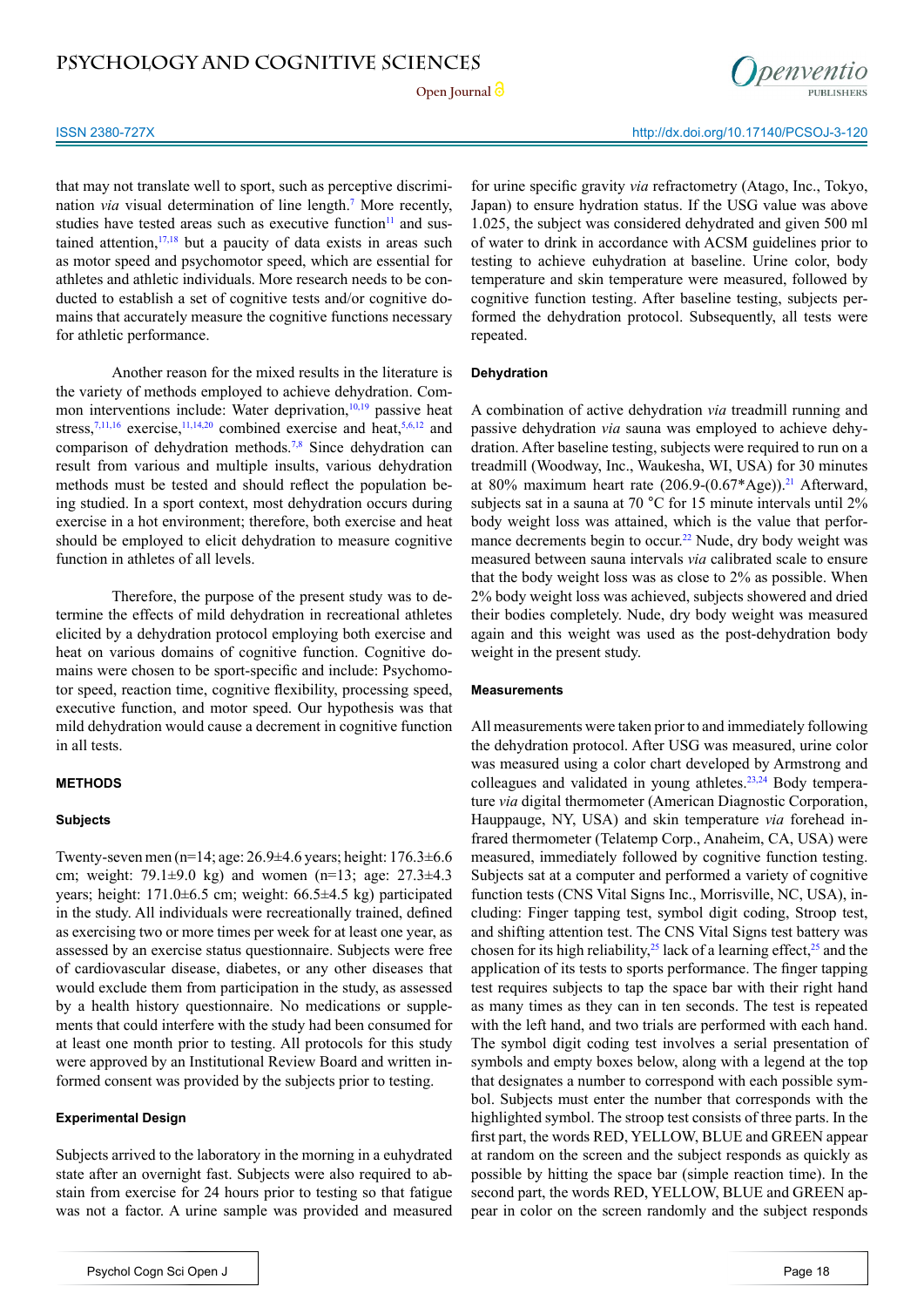#### **Open Journal**

#### ISSN 2380-727X http://dx.doi.org/10.17140/PCSOJ-3-120

only when the color matches the word (complex reaction time). In the third part, the words RED, YELLOW, BLUE and GREEN appear in color on the screen randomly and the subject responds only when the color does not match the word (Stroop reaction time). The shifting attention test involves three geometric figures on a screen – one on the top and two on the bottom. The top figure is either a square or a circle. The bottom figures are a square and a circle. The figures are either red or blue (color is randomized). Subjects must match one of the bottom figures with the top figure *via* arrow keys. The rules of matching are changed randomly (either by color or by shape). Each test started with a practice test to ensure familiarization with the test protocol. The testing room was free of distraction and extraneous noise. A total of 11 outcome variables were collected from each subject, which were then used to calculate 6 cognitive domains (Figure 1).

#### **Statistics**

All data were analyzed using SPSS software (Version 20.00, SPSS Inc., Chicago, IL, USA). Dependent *t*-tests were used to calculate time differences between pre- and post-dehydration cognitive function. Since multiple pairwise tests were being performed on the same set of data, a Bonferroni correction was used to adjust the *p* value. Therefore, significance was set at *p*≤0.0029.

#### **RESULTS**

Mild dehydration was achieved in all subjects (weight lost:  $1.51\pm0.27$  kg; percent dehydration:  $2.11\pm0.32\%$ ). Significant

differences were observed for urine specific gravity values (PRE: 1.008±0.008; POST: 1.015±0.009; *p*=0.00006) and for urine color (PRE: 3.22±1.27; POST: 4.17±1.30; *p*=0.018). No significant differences were observed for body temperature (PRE: 36.29±0.21 °C; POST: 36.29±0.19 °C; *p*>0.05) or for skin temperature (PRE: 34.28±0.60 °C; POST: 34.08±1.30 °C; *p*>0.05). All results for cognitive domains and specific test results can be found in Table 1. Significant differences were not demonstrated in any of the six cognitive domains measured: psychomotor speed (PRE: 203.74±23.50; POST: 207.48±27.29; *p*>0.05); reaction time (PRE: 658.48±63.38ms; POST: 645.67±95.85ms; *p*>0.05); cognitive flexibility (PRE: 53.22±8.82; POST: 53.93±7.82; *p*>0.05); processing speed (PRE: 83.11±14.20; POST: 86.04±17.17; *p*>0.05); executive functioning (PRE: 54.93±8.32; POST: 55.74±7.09; *p*>0.05); motor speed (PRE: 119.33±13.50; POST: 119.56±16.26; *p*>0.05). Regarding specific tests, two measurements demonstrated a significant difference from pre to post at  $p \le 0.05$ , and one measurement demonstrated a significant difference according to the Bonferroni correction ( $p \le 0.0029$ ). The reaction time during the shifting attention test was significantly lower at post-testing, compared to pretesting (PRE: 882.67±126.59ms; POST: 830.00±105.83 ms; *p*=0.0012).The Stroop reaction time during the Stroop test was significantly lower at post-testing, compared to pretesting (PRE: 712.56±97.52 ms; POST: 671.63±97.21 ms; *p*=0.02), but was not significant when the Bonferroni correction was applied. No significant changes were observed in any other measurements during specific tests.

Figure 1: Cognitive Function Domains Diagram. The Computerized Cognitive Function Test Battery (CNS Vital Signs, Morrisville, NC, USA) is Summarized, Indicating How Tests are Separated into Specific Outcomes, and which Outcomes Contribute to each Cognitive Domain. Colors Correspond with Arrows and Outlines of Cognitive Domains, and Repeated Outcomes Indicate that they Correspond with more than One Domain.

| <b>Tasks</b>                  | <b>Outcome Measures</b>                                                                                        | <b>Composite Factors</b> |
|-------------------------------|----------------------------------------------------------------------------------------------------------------|--------------------------|
| Finger Tapping Test (FTT)     | Right Taps Average (Right Taps Average)<br>٠<br>Left Taps Average (Left Taps Average)<br>٠                     | Psychomotor<br>Speed     |
| Symbol Digit Coding (SDC)     | Correct Responses (Correct Responses)<br>٠<br><b>Errors</b>                                                    | Reaction<br>Time         |
|                               | $\bullet$<br>Simple Reaction Time                                                                              | Cognitive<br>Flexibility |
| Stroop Test (ST)              | <b>Complex Reaction Time Correct</b><br><b>Stroop Reaction Time Correct</b><br><b>Stroop Commission Errors</b> | Processing<br>Speed      |
| Shifting Attention Test (SAT) | <b>Correct Reponses (Correct Responses)</b><br>٠<br>Errors (Errors)<br>٠                                       | Executive<br>Function    |
|                               | <b>Correct Reaction Time</b><br>٠                                                                              | Motor<br>Speed           |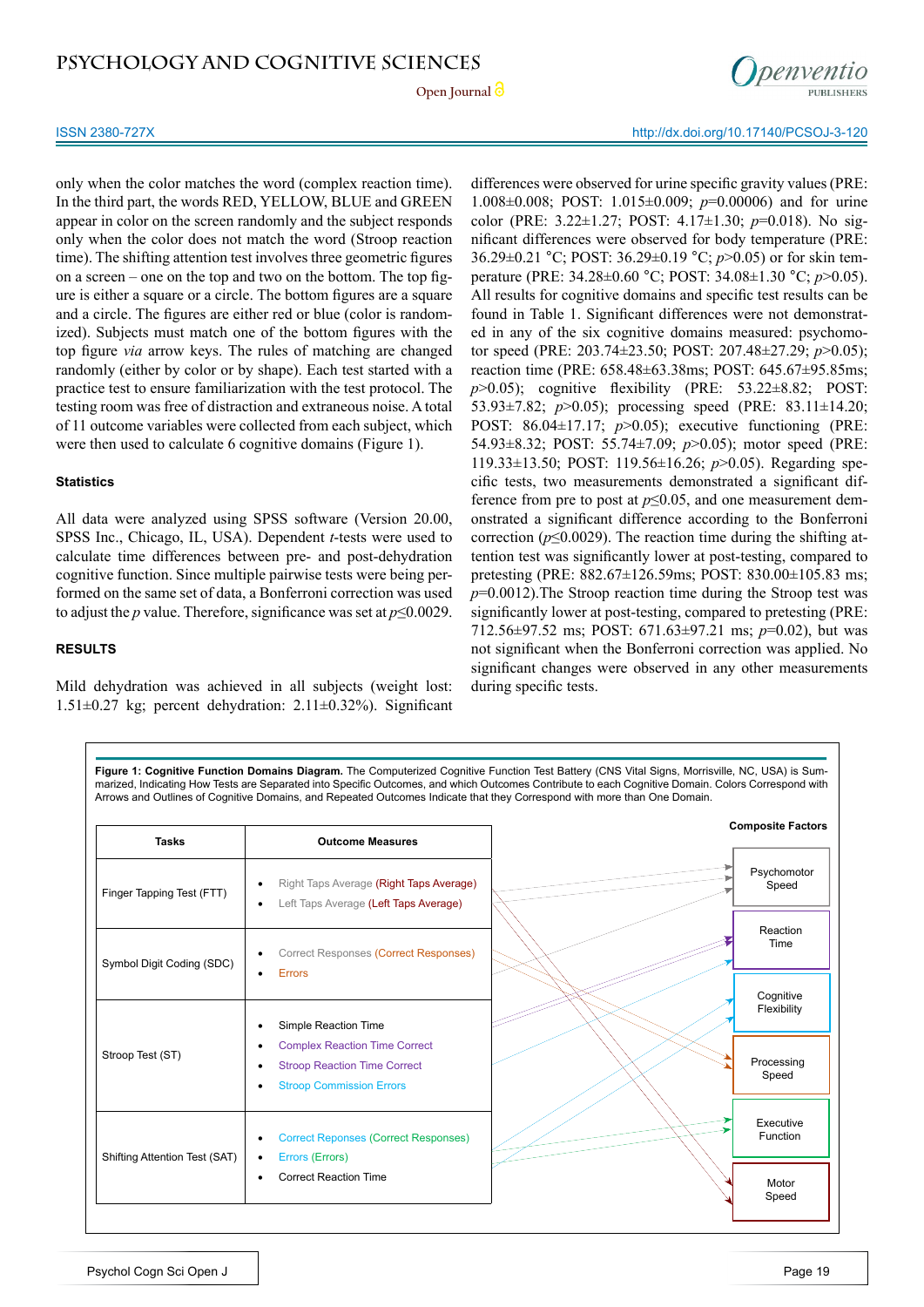

Open Journal<sup>2</sup>

### ISSN 2380-727X http://dx.doi.org/10.17140/PCSOJ-3-120

|                                         |      | Mean   | SD     | <b>Mean Difference</b> | p Value     | Effect Size (d) |
|-----------------------------------------|------|--------|--------|------------------------|-------------|-----------------|
|                                         | Pre  | 203.74 | 23.50  | 3.74                   | 0.16        | 0.14            |
| Psychomotor speed                       | Post | 207.48 | 27.29  |                        |             |                 |
|                                         | Pre  | 658.48 | 63.38  | $-12.81$               | 0.33        | 0.24            |
| Reaction time+                          | Post | 645.67 | 95.85  |                        |             |                 |
|                                         | Pre  | 53.22  | 8.82   | 0.70                   | 0.49        | 0.36            |
| Cognitive flexibility                   | Post | 53.93  | 7.82   |                        |             |                 |
|                                         | Pre  | 83.11  | 14.20  | 2.93                   | 0.13        | 0.54            |
| Processing speed                        | Post | 86.04  | 17.17  |                        |             |                 |
|                                         | Pre  | 54.93  | 8.32   | 0.81                   | 0.45        | 0.47            |
| <b>Executive functioning</b>            | Post | 55.74  | 7.09   |                        |             |                 |
|                                         | Pre  | 119.33 | 13.50  | 0.22                   | 0.89        | 0.04            |
| Motor speed                             | Post | 119.56 | 16.26  |                        |             |                 |
|                                         | Pre  | 62.63  | 7.60   | $-0.48$                | 0.63        | 0.22            |
| Finger tapping test: right taps average | Post | 62.15  | 10.38  |                        |             |                 |
|                                         | Pre  | 56.33  | 7.18   | 1.04                   | 0.27        | 0.72            |
| Finger tapping test: left taps average  | Post | 57.37  | 7.11   |                        |             |                 |
|                                         | Pre  | 84.41  | 14.69  | 2.52                   | 0.19        | 0.44            |
| Symbol digit coding: correct            | Post | 86.93  | 17.58  |                        |             |                 |
|                                         | Pre  | 1.30   | 1.81   | 0.22                   | 0.54        | 2.59            |
| Symbol digit coding: errors†            | Post | 1.52   | 1.31   |                        |             |                 |
|                                         | Pre  | 345.93 | 41.87  | $-6.70$                | 0.45        | 0.25            |
| Stroop: simple reaction time†           | Post | 339.22 | 49.02  |                        |             |                 |
|                                         | Pre  | 604.78 | 69.24  | 14.52                  | 0.46        | 0.22            |
| Stroop: complex reaction time†          | Post | 619.30 | 123.46 |                        |             |                 |
|                                         | Pre  | 712.56 | 97.52  | $-40.93$               | $0.02*$     | 0.55            |
| Stroop: Stroop reaction time†           | Post | 671.63 | 97.21  |                        |             |                 |
|                                         | Pre  | 1.67   | 1.57   | 0.15                   | 0.75        | 0.99            |
| Stroop: commission errors†              | Post | 1.81   | 2.48   |                        |             |                 |
|                                         | Pre  | 57.74  | 6.65   | 1.48                   | 0.07        | 1.29            |
| Shifting attention test: correct        | Post | 59.22  | 5.77   |                        |             |                 |
|                                         | Pre  | 2.81   | 2.56   | 0.67                   | 0.08        | 3.75            |
| Shifting attention test: errors†        | Post | 3.48   | 2.05   |                        |             |                 |
|                                         | Pre  | 882.67 | 126.59 | $-52.67$               | $0.00121**$ | 0.53            |
| Shifting attention test: reaction timet | Post | 830.00 | 105.83 |                        |             |                 |

#### **DISCUSSION**

In contrast to our hypothesis, the main findings of the present study indicated that Stroop reaction time during the Stroop test and reaction time during the shifting attention test were enhanced by a sport-specific dehydration protocol employing both heat and exercise, and reaction time during the shifting attention test was significantly different even after the Bonferroni correction was applied. Previous studies have generally found that dehydration caused a decrement in cognitive function<sup>5-10</sup> or that no significant changes occurred.[13-15,18,19,26](#page-5-10) However, three studies did demonstrate cognitive improvement after dehydration.<sup>11-13</sup> It is possible that the differences among cognitive function as-

sessment tools and domains contributed to the discrepancy in findings. For example, Tomporowski and associates $\frac{11}{11}$  $\frac{11}{11}$  $\frac{11}{11}$  employed a category-switching task developed by Kramer $27$  that is very similar to the shifting attention test in the present study. Reaction times were faster after exercise in the Tomporowski study, regardless of whether subjects were 3% dehydrated or if fluid replacement kept them hydrated, which supports the faster reaction times during the shifting attention test in the present study. Also, errors significantly increased after exercise during the category-switching task when the response required the subject to switch categories, i.e. when the task became more complex, as opposed to a non-switching response.<sup>[11](#page-5-3)</sup> Similarly, there was a trend observed for errors  $(p=0.08)$  on the shifting attention test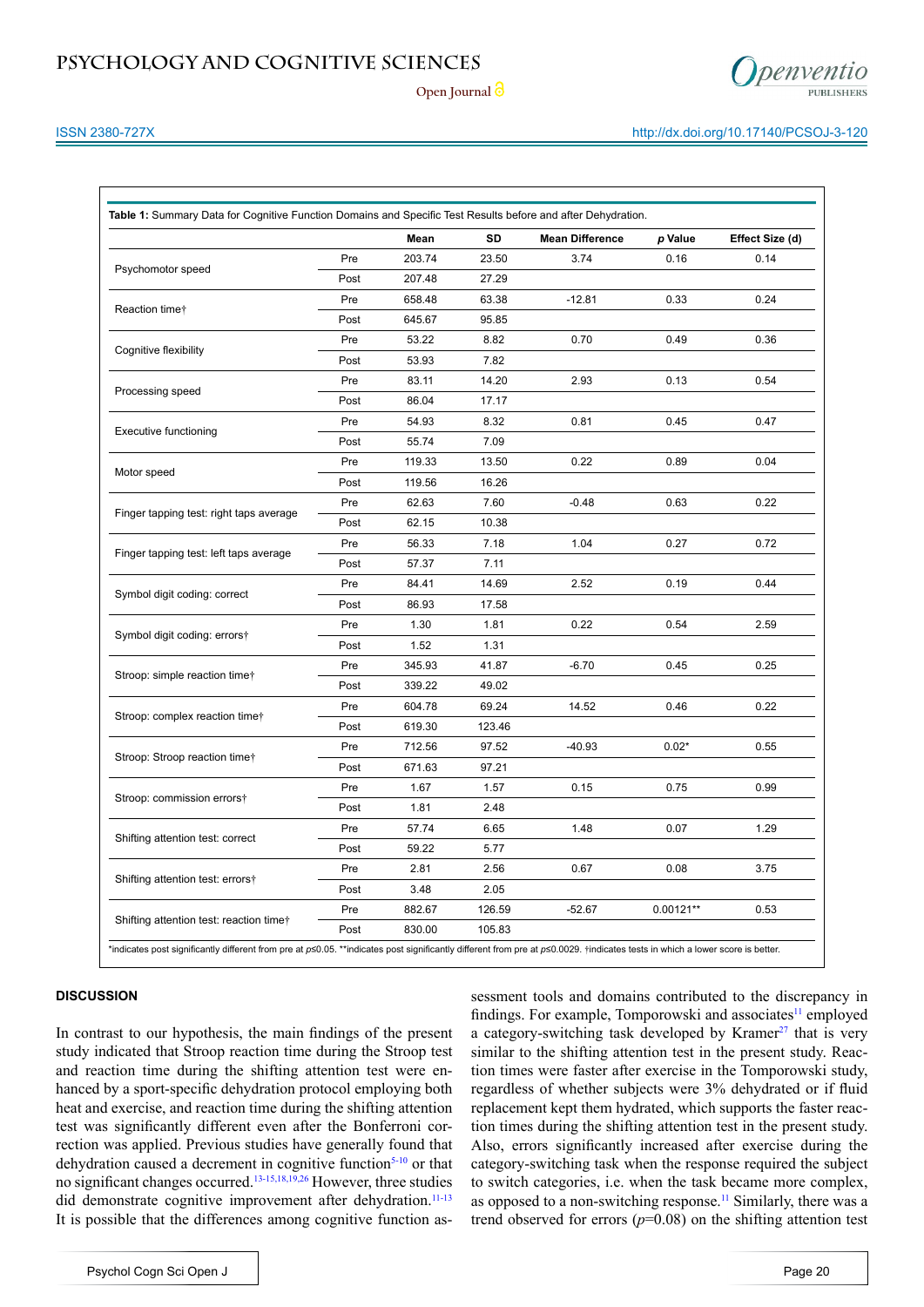**Open Journal**



in the present study. Therefore, consistency in testing methods is essential in order to compare results among studies.

In other studies that tested for reaction time, results were either positive or not significant. Leibowitz et al<sup>[12](#page-5-11)</sup> induced either 2.5% or 5% dehydration using exercise performed in a heat chamber, which improved reaction time in response to peripheral stimuli but no change in response to central stimuli. In a marksmanship test in volunteer soldiers, response time between target presentation and firing of the rifle improved after exercise with no effect from 2.6% dehydration.<sup>13</sup> Cullen et al<sup>16</sup> observed no effect of 4% dehydration on choice reaction time in jockeys, which was supported in other studies employing water deprivation to achieve 1.5% and unreported dehydration, respectively.<sup>10,19</sup> Though the literature is not conclusive, it is interesting to note that most of the studies that demonstrated cognitive decrements did not test for reaction time.<sup>5,6,9,10</sup> In the study by Cian and associates where cognitive decrements were observed after 2.7% dehydration and choice reaction time was measured, cognitive function worsened in perceptual discrimination and short-term and long-term memory, but no changes were ob-served in choice reaction time.<sup>[7](#page-5-8)</sup> Therefore, it seems plausible that choice reaction time is a cognitive domain that is insensitive to dehydration or is improved in some cases of exercise-induced dehydration.

Since there are a variety of cognitive domains that contribute to cognitive function, it is important to test domains that are specific to the population and the outcomes of interest. In healthy, active individuals, there are many possible outcomes of interest, such as quality of life, decreased risk for chronic disease, and improvements in work output, school performance, and sports performance. Cognitive domains such as short- and long-term memory may be more applicable to quality of life and school performance, whereas choice reaction time and motor skills may be more applicable to sports performance. The domains chosen for the present study were derived from previous studies in athletes to translate to sports performance. Bandelow et a[l15](#page-5-5) tested soccer players on the same motor skills test (finger tapping test) and with a choice reaction time test that tested the same cognitive domain as the complex reaction time section of the Stroop test[.15](#page-5-5) Triathletes were tested for simple and choice reaction time, which are tested in the Stroop test.<sup>28</sup> Track and field athletes were tested on a variety of executive and non-executive tasks to determine the effects of exercise on executive function, which was tested *via* the shifting attention test in the present study.<sup>[29](#page-6-6)</sup>

Interestingly, Stroop reaction time was the only reaction time test measured by the Stroop test that demonstrated improvements, though it is the most complex. Stroop reaction time measures the responses in the third part of the Stroop test, where a response must be given when the color of the word does not match the word written. This was a novel finding since it suggested that the subjects' ability to respond to rapidly changing and increasingly complex sets of directions was improved, and other researchers have suggested that an attenuation of exerciseinduced cognitive benefits occurs as complexity increases, because more errors were made in tasks that required subjects to shift decision-making rules. $<sup>11</sup>$  $<sup>11</sup>$  $<sup>11</sup>$  This was not the case in the pres-</sup> ent study, in which the most robust effect was observed from the shifting attention test, which was significant even after the Bonferroni correction was applied.

Another area of discrepancy in the literature is the method of dehydration. Various methods of dehydration are employed in studies, and dehydration methods should reflect how dehydration occurs in specific populations. For example, fluid deprivation is probably the most common method by which dehydration occurs in everyday life. In most athletic situations involving dehydration, both heat and exercise play a role. In military, tactical and sport contexts, intense exercise is often performed in hot, humid conditions. Therefore, dehydration protocols may be more applicable to sport when heat and exercise are both employed, even though studies have not demonstrated significant differences between deprivation methods.<sup>[7,8](#page-5-8)</sup> Since exercise was employed as a method of dehydration in the present study, the cognitive improvements may have been caused by the exercise and not the dehydration. Multiple studies have demonstrated improved cognitive function after exercise.<sup>9,[20,30-32](#page-6-7)</sup> For example, Nanda et al $30$  elicited improvements in memory, reasoning, and planning after 30 minutes of cycling at 70% of heart rate reserve.<sup>30</sup> Hillman and associates found that amplitude of event-related brain potential increased after 30 minutes of treadmill running,<sup>20</sup> which involved a similar exercise bout as employed by the present study. One possible mechanism is that exercise increases blood flow to the brain, which has been linked to improvements in cognitive function.<sup>33</sup> The exercise-induced dehydration may have elicited positive cholinergic effects, as demonstrated in an animal study by Fordyce et al.<sup>34</sup> Though exercise may be contributing to the cognitive benefits, it is important to note that not all exercise-induced dehydration studies demonstrated improvements.<sup>[5,](#page-5-2)[33](#page-6-9)</sup>

There are limitations regarding interpretation of the findings of the present study. First, the combination of exercise and heat stress in the dehydration protocol limits the ability to determine whether exercise or dehydration is causing the improvements, though employing both dehydration methods was important to apply the dehydration to sport contexts. Second, our null results and trends may be non-significant due to small data set size. Third, the subjects were athletic, active individuals, but were not collegiate or professional athletes. Therefore, it is difficult to determine whether the findings would apply to highly athletic men and women. Future studies investigating dehydration and cognitive function need to enlist elite athletes in various sports to support the use of sport-specific cognitive testing methods and dehydration protocols.

#### **CONCLUSION**

In summary, mild dehydration caused by both exercise and heat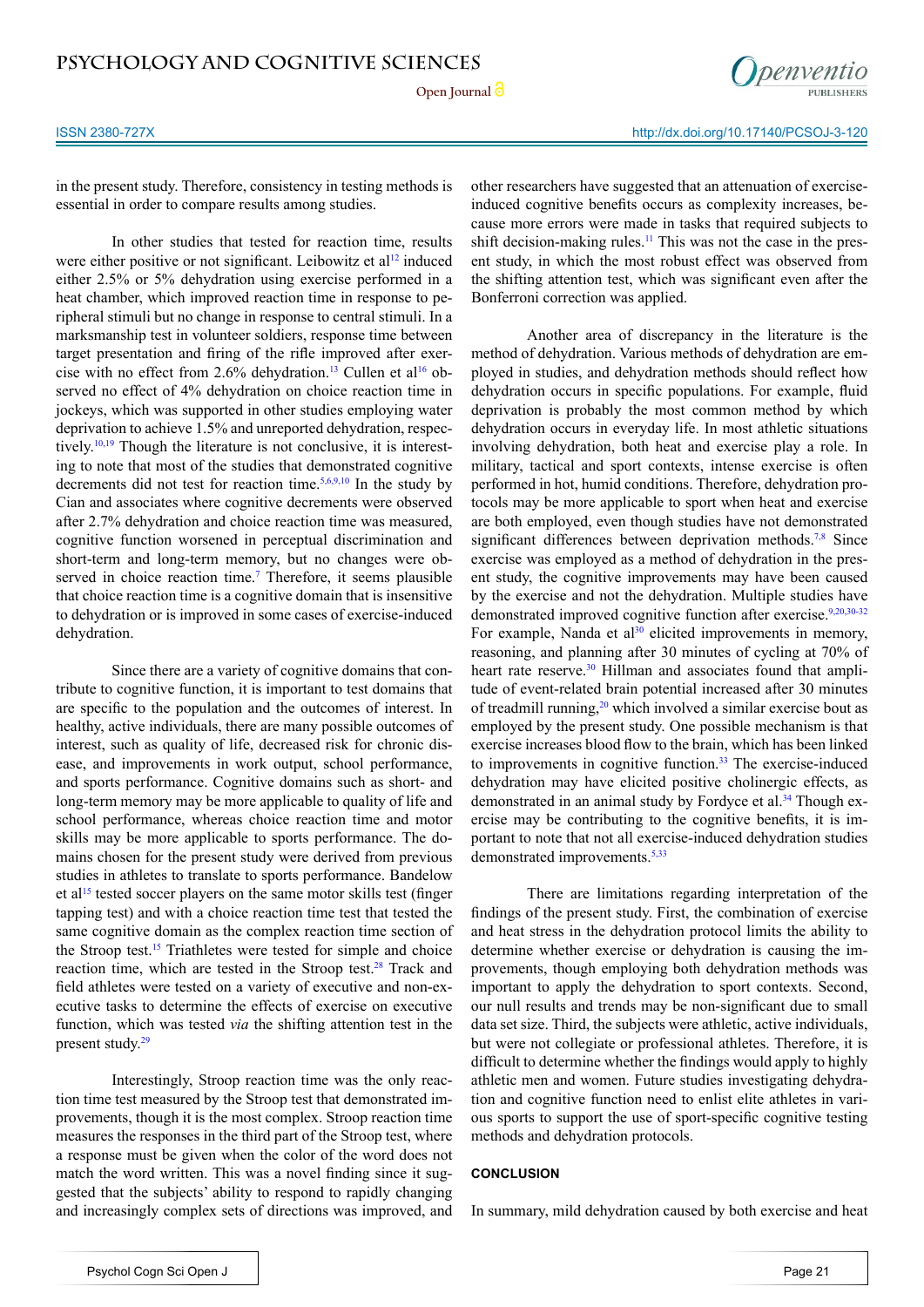## **PSYCHOLOGY AND COGNITIVE SCIENCES**

Open Journal<sup>2</sup>



exposure enhanced Stroop reaction time during the Stroop test. Second, reaction time during the shifting attention test was significantly different after dehydration, even after the Bonferroni correction was applied. These findings have military, tactical, and sport applications, in which athletes and athletic individuals are often performing at various levels of dehydration caused by both heat and exercise, and require optimal cognitive functioning in multiple, specific areas. Also, weight-class athletes may employ both exercise and sauna to achieve weight loss, which may induce quicker reaction times when the dehydration is mild. More research is needed to elucidate the precise areas of cognitive function that improve or decline as a result of mild dehydration, and whether elite athletes will demonstrate the same improvements as athletic individuals.

#### **ACKNOWLEDGEMENTS**

We would like to thank MusclePharm Inc., for funding for this study. Citation of commercial organizations or products does not constitute endorsement by the authors.

#### **CONFLICTS OF INTEREST**

The authors declared that they have no conflicts of interest.

#### **REFERENCES**

<span id="page-5-0"></span>1. Hellwig JP, Otten JJ, Meyers LD. *Dietary Reference Intakes: The Essential Guide to Nutrient Requirements*. Washington DC, USA; National Academies Press; 2006.

<span id="page-5-1"></span>2. Institute of Medicine of the National Academies. *Electrolytes, and Water, DRI. Dietary Reference Intakes for Water, Potassium, Sodium, Chloride, and Sulfate*. Wshington DC, USA: National Academy Press; 2005.

3. American College of Sports Medicine, Sawka MN, Burke LM, et al. Exercise and fluid replacement. *Med Sci Sports Exerc.* 2007; 39(2): 377-390. doi: [10.1249/mss.0b013e31802ca597](http://journals.lww.com/acsm-msse/Citation/2007/02000/Exercise_and_Fluid_Replacement.22.aspx)

4. Judelson DA, Maresh CM, Farrell MJ, et al. Effect of hydration state on strength, power, and resistance exercise performance. *Med Sci Sports Exerc*. 2007; 39(10): 1817-1824. doi: [10.1249/mss.0b013e3180de5f22](http://journals.lww.com/acsm-msse/pages/articleviewer.aspx%3Fyear%3D2007%26issue%3D10000%26article%3D00019%26type%3Dabstract)

<span id="page-5-2"></span>5. Gopinathan PM, Pichan G, Sharma VM. Role of dehydration in heat stress-induced variations in mental performance. *Arch Environ Health.* 1988; 43(1): 15-17. doi: [10.1080/00039896.1988.9934367](http://www.tandfonline.com/doi/abs/10.1080/00039896.1988.9934367)

6. Sharma VM, Sridharan K, Pichan G, Panwar MR. Influence of heat-stress induced dehydration on mental functions. *Ergonomics*. 1986; 29(6): 791-799. doi: [10.1080/00140138608968315](http://www.tandfonline.com/doi/abs/10.1080/00140138608968315)

<span id="page-5-8"></span>7. Cian C, Barraud PA, Melin B, Raphel C. Effects of fluid ingestion on cognitive function after heat stress or exercise-induced dehydration. *Int J Psychophysiol*. 2001; 42(3): 243-251.

8. Cian C, Koulmann N, Barraud PA, Raphel C, Jimenez C, Melin B. Influences of variations in body hydration on cognitive function: Effect of hyperhydration, heat stress, and exerciseinduced dehydration. *J Psychophysiol*. 2000; 14(1): 29-36. doi: [10.1027//0269-8803.14.1.29](http://psycnet.apa.org/journals/jop/14/1/29/)

<span id="page-5-7"></span>9. Lindseth PD, Lindseth GN, Petros TV, Jensen WC, Caspers J. Effects of hydration on cognitive function of pilots. *Mil Med*. 2013; 178(7): 792-798. doi: [10.7205/MILMED-D-13-00013](http://militarymedicine.amsus.org/doi/abs/10.7205/MILMED-D-13-00013)

<span id="page-5-4"></span>10. Smith MF, Newell AJ, Baker MR. Effect of acute mild dehydration on cognitive-motor performance in golf. *J Strength Cond Res*. 2012; 26(11): 3075-3080. doi: [10.1519/](http://journals.lww.com/nsca-jscr/pages/articleviewer.aspx%3Fyear%3D2012%26issue%3D11000%26article%3D00023%26type%3Dabstract) [JSC.0b013e318245bea7](http://journals.lww.com/nsca-jscr/pages/articleviewer.aspx%3Fyear%3D2012%26issue%3D11000%26article%3D00023%26type%3Dabstract)

<span id="page-5-3"></span>11. Tomporowski PD, Beasman K, Ganio MS, Cureton K. Effects of dehydration and fluid ingestion on cognition. *Int J Sports Med*. 2007; 28(10): 891-896. doi: [10.1055/s-2007-965004](https://www.thieme-connect.com/DOI/DOI%3F10.1055/s-2007-965004)

<span id="page-5-11"></span>12. Leibowitz HW, Abernethy CN, Buskirk ER, Bar-or O, Hennessy RT. The effect of heat stress on reaction time to centrally and peripherally presented stimuli. *Hum Factors*. 1972; 14(2): 155-160. Web site. [http://journals.sagepub.com/doi/](http://journals.sagepub.com/doi/abs/10.1177/001872087201400205) [abs/10.1177/001872087201400205.](http://journals.sagepub.com/doi/abs/10.1177/001872087201400205) Accessed November 29, 2016.

<span id="page-5-10"></span>13. Adam GE, Carter R 3rd, Cheuvront SN, et al. Hydration effects on cognitive performance during military tasks in temperate and cold environments. *Physiol Behav*. 2008; 93(4-5): 748- 756. doi: [10.1016/j.physbeh.2007.11.028](http://www.sciencedirect.com/science/article/pii/S0031938407004738)

14. Armstrong LE, Ganio MS, Casa DJ, et al. Mild dehydration affects mood in healthy young women. *J Nutr*. 2012; 142(2): 382-388. doi: [10.3945/jn.111.142000](http://jn.nutrition.org/content/142/2/382.long)

<span id="page-5-5"></span>15. Bandelow S, Maughan R, Shirreffs S, et al. The effects of exercise, heat, cooling and rehydration strategies on cognitive function in football players. *Scand J Med Sci Sports*. 2010; 20(Suppl 3): 148-160. doi: [10.1111/j.1600-0838.2010.01220.x](http://onlinelibrary.wiley.com/doi/10.1111/j.1600-0838.2010.01220.x/abstract%3Bjsessionid%3DBBE2423A86A4696C0BB22E9763E7E324.f03t04%3FsystemMessage%3DWiley%2BOnline%2BLibrary%2BJournal%2Bsubscribe%2Band%2Brenew%2Bpages%2Bfor%2Bsome%2Bjournals%2Bwill%2Bbe%2Bunavailable%2Bon%2BWednesday%2B11th%2BJanuary%2B2017%2Bfrom%2B06%253A00-12%253A00%2BGMT%2B%252F%2B01%253A00-07%253A00%2BEST%2B%252F%2B14%253A00-20%253A00%2BSGT%2Bfor%2Bessential%2Bmaintenance.%2BApologies%2Bfor%2Bthe%2Binconvenience)

<span id="page-5-6"></span>16. Cullen S, Dolan E, McGoldrick A, et al. The impact of making-weight on cognitive performance in apprentice jockeys. *J Sports Sci*. 2015; 33(15): 1589-1595. doi: [10.1080/02640414.2014.1002104](http://www.tandfonline.com/doi/abs/10.1080/02640414.2014.1002104)

<span id="page-5-9"></span>17. Ganio MS, Armstrong LE, Casa DJ, et al. Mild dehydration impairs cognitive performance and mood of men. *Br J Nutr*. 2011; 106(10): 1535-1543. doi: [10.1017/S0007114511002005](https://www.cambridge.org/core/journals/british-journal-of-nutrition/article/div-classtitlemild-dehydration-impairs-cognitive-performance-and-mood-of-mendiv/3388AB36B8DF73E844C9AD19271A75BF)

18. Ely BR, Sollanek KJ, Cheuvront SN, Lieberman HR, Kenefick RW. Hypohydration and acute thermal stress affect mood state but not cognition or dynamic postural balance. *Eur J Appl Physiol*. 2013; 113(4): 1027-1034. doi: [10.1007/s00421-](http://link.springer.com/article/10.1007%252Fs00421-012-2506-6) [012-2506-6](http://link.springer.com/article/10.1007%252Fs00421-012-2506-6)

19. Neave N, Scholey AB, Emmett JR, Moss M, Kennedy DO, Wesnes KA. Water ingestion improves subjective alertness, but has no effect on cognitive performance in dehydrated healthy